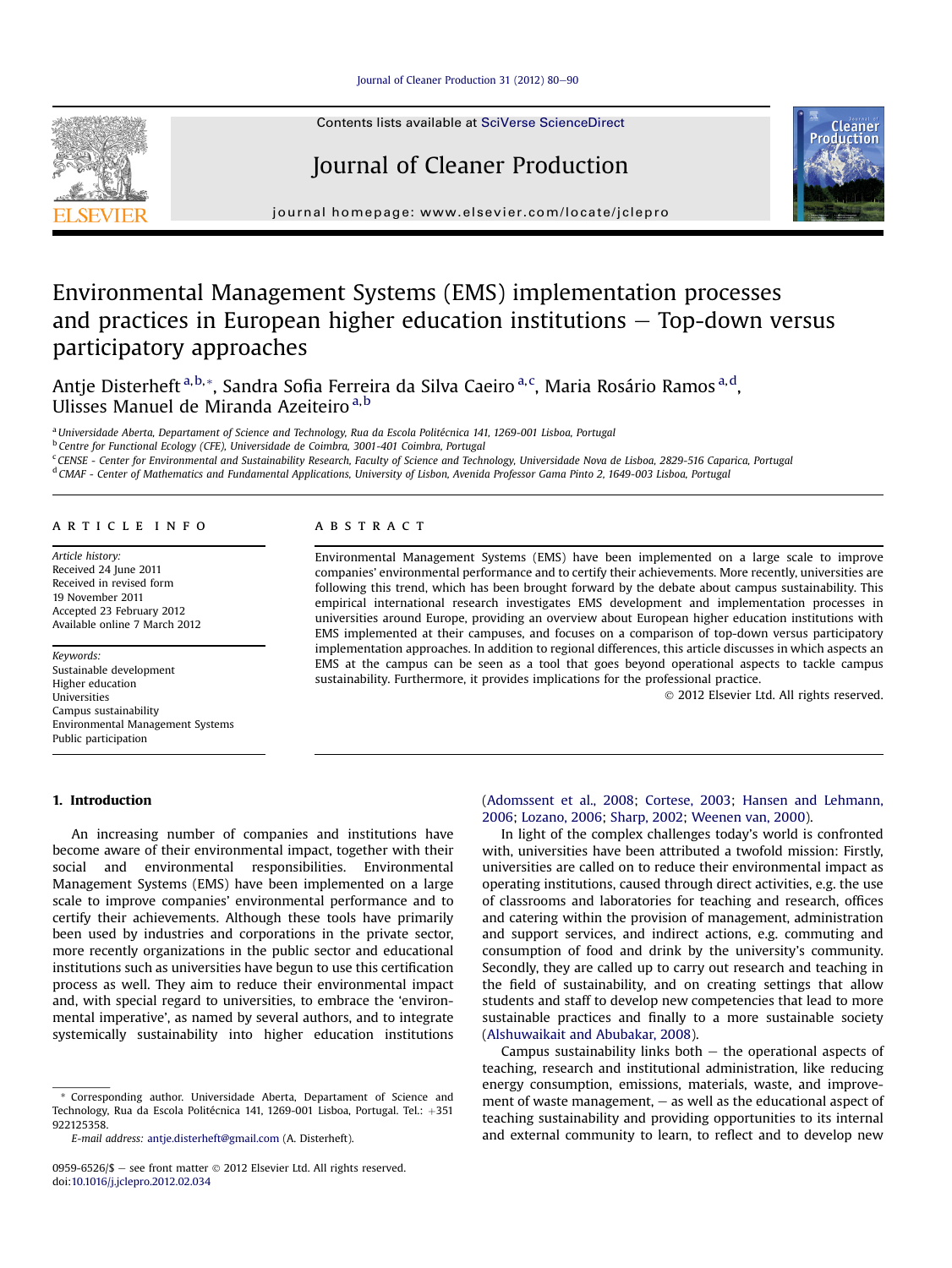practices and life style concepts that take into account the wellbeing of current and future generations. According to [Cortese](#page--1-0) [\(2003\),](#page--1-0) a university system consists of four dimensions, namely Education, Research, University Operations and External Community, which often have been seen as separate, based on hierarchical and competitive structures. But in order to develop a vision for a sustainable campus, he argues that it is necessary to understand the interdependence among these dimensions and to increase the collaboration between them, "as all parts are critical to achieving a transformative change (ibid.) [Lozano \(2006\)](#page--1-0) adds a fifth dimension of "Assessment and Reporting" that should be considered in an ongoing manner. Departing from the point of view that EMS at the campus can have an impact on any of the dimensions described above, the paper aims to investigate aspects beyond the operational dimension to which EMS are usually connected because of their focus on quantitative measurements of environmental performance. Case studies (e.g. [Ferreira et al., 2006](#page--1-0); [Nicolaides, 2006](#page--1-0) and [Sammalisto and Brorson, 2008\)](#page--1-0) show that EMS at the campus can be used in a broader sense beyond campus operations, blending also the dimensions of education, research, relationship with stakeholders identified by [Cortese \(2003\)](#page--1-0) as well the continuous strive for improvement through assessment and reporting, identified by [Lozano \(2006\)](#page--1-0). However, EMS at the campus are still a relatively sparsely chosen initiative in spite of the positive examples listed above. Concrete numbers are unknown since neither a national nor global register exists. Due to the specific structures and characteristics of higher education institutions it may even be questionable if EMS at the campus indeed successfully work, when looking at studies about barriers to campus greening (e.g. [Dahle and Neumayer, 2001;](#page--1-0) [Lozano, 2006](#page--1-0)). Therefore, this research was motivated by the interest to find out concrete numbers of existing EMS at the campus, the drivers for their implementation and to compare top-down versus participatory implementation approaches that would allow discussing their impact on the five dimensions of a university system described above. It was chosen to focus on the European academic landscape only, in order to be able to make a more profound comparison of regional differences than it would have been on a global scale.

The research objectives led to the following main research questions:

- (1) What is the current state of EMS implementation processes and practices at European universities?
- (2) Which are the main drivers to implement an EMS?
- (3) How have the EMS been implemented and how have students and staff been involved in the process?
- (4) Which measurement and reporting tools have been used?
- (5) How can these processes and practices be developed further and which implications exist for the professional practice?

Besides regional differences, this article discusses if an EMS at the campus can be seen as one tool beyond operational aspects to tackle campus sustainability, and provides implications for the professional practice. The results of this study shall contribute to the discussion about how sustainable development can be integrated in higher education institutions and specifically how EMS can improve campus sustainability.

### 1.1. Sustainable development and the role of universities

Due to their high societal impact, universities are challenged to take a leadership role in sustainability issues. As universities educate the next generation of decision-makers and influencers, universities can have a vastly greater impact on sustainable development than any other single sector of society ([Chambers,](#page--1-0) [2009\)](#page--1-0).

The debate about campus sustainability has grown over the last three decades. Several international conferences and declarations are proof of this growth (e.g. The Stockholm Declaration [\(UNEP,](#page--1-0) [1972\)](#page--1-0), the UNESCO conference in Tbilisi, Georgia (1977) [\(UNESCO,](#page--1-0) [1977\)](#page--1-0); the Talloires Declaration (1990) [\(ULSF, 2008](#page--1-0)), the Earth Summit (1992) in Rio de Janeiro and the Agenda 21 with its chapters 35 and 36 [\(UNCED, 1992](#page--1-0)), the "Copernicus Charter" (1993) ([Copernicus Alliance, 2010](#page--1-0))). These have all been significant steps in spreading the discussion about the role of universities as multipliers for sustainable development and how the objective of integrating campus sustainability can be approached ([Chambers, 2009;](#page--1-0) [Cortese, 2003;](#page--1-0) [Nicolaides, 2006\)](#page--1-0). They led to an increasing number of campus initiatives in this field that also got promoted by the Decade of Education for Sustainable Development 2005-2014, proclaimed by the UNESCO [\(UNESCO, 2010](#page--1-0)).

Three stages of sustainability implementation at a university have been identified ([Leal Filho, 2009\)](#page--1-0): Stage 1, in which the principles of sustainable development are not integrally understood and no strong efforts were undertaken yet towards promoting sustainability at the institution; systematic projects or a holistic approach are still lacking; Stage 2, in which significant efforts towards sustainable campus operations have been realized, the principles of sustainable development are broadly understood and projects exist to promote sustainability as a whole or in the context of specific subjects and/or research; Stage 3, in which the university has fulfilled the requirements of the previous stages and has a long-term commitment towards contributing to sustainable development, e.g. by means of sustainability policies, and/or by means of certification (ISO 14001 or EMAS), and by means of the existence of senior staff members in charge of the coordination of sustainability efforts and projects. EMS can therefore be seen as a proof of an institution's process in following sustainable principles, and as a sign of the institution's orientation towards incorporating sustainability at an advanced level.

#### 1.2. Public participation

Promoting sustainable development is closely linked to the field of public participation and citizen involvement. Participation and empowerment are two terms associated with the development of key competencies for sustainable development. The first term means that "individuals must be provided with numerous opportunities throughout their lives to acquire the information and skills necessary to enact the citizen role" [\(Howell et al., 1987](#page--1-0)); the second describes a multidimensional process of learning to think critically and to effect change in the personal life and in the community. Particularly the latter aspect calls on citizens to be personally involved in the decision processes (Florin [and Wandersman, 1990\)](#page--1-0).

Agenda 21 stresses the importance of public participation as a "fundamental pre-requisite for the achievement of sustainable development" ([UNCED, 1992\)](#page--1-0). The governance strategy "Citizens as partners" of the OECD countries and the Aarhus Convention, approved by the United Nations Economic Commission for Europe in 1998 are aligned with this approach ([OECD, 2001;](#page--1-0) [UNECE, 2001\)](#page--1-0).

Regarding the link between sustainable development and public participation, several advantageous aspects have been identified ([Meadowcroft, 2004\)](#page--1-0): (i) reconcile and redefine individuals' and groups' interests, (ii) contribute to shaping the future and (iii) adjust to impending change. Furthermore in terms of normative values and learning, participation allows (iv) facilitating a more complete disclosure of existing attitudes, (v) juxtaposing different approaches, (vi) promoting the integration of knowledge and the adaptation of governance to cross-cutting contexts relevant to